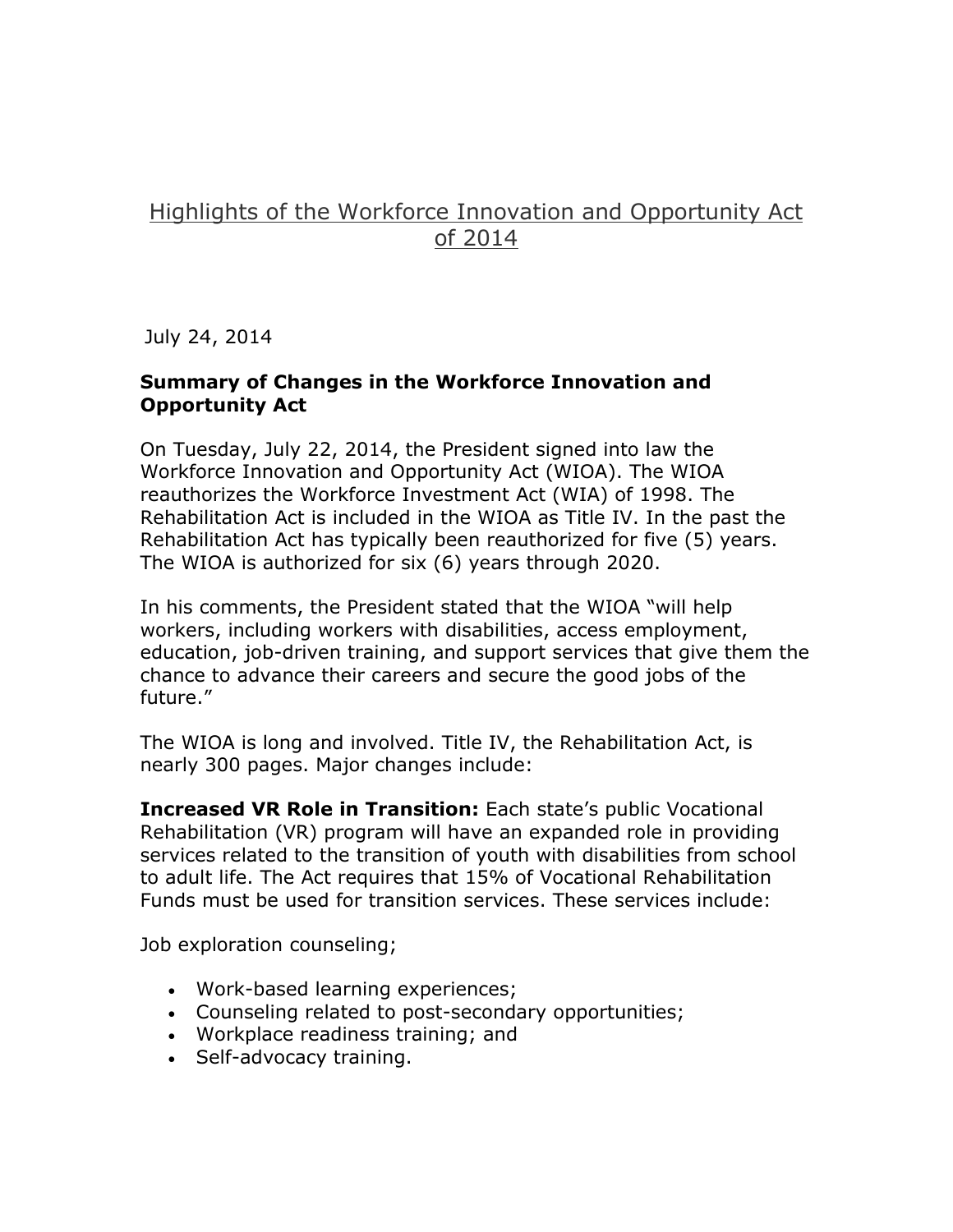This list of transition services is not exclusive. Other transition services may be provided, assuming funds are available. In addition to services being provided directly to individuals, the WIOA requires that VR local offices provide pre-employment transition coordination activities, such as partnering with schools and local workforce development programs to support specific transition activities.

While it is encouraging that WIOA now requires that VR local offices provide pre-employment transition coordination activities, some of the pre-employment transition service language may be read to allow for services to be provided in segregated settings. It may also allow traditional, stereotypic transition experiences, such as janitorial and other low skilled, low wage job experiences.

**Limitations on Use of Subminimum Wages:** The WIOA includes a new Section 511. Section 511 requires (beginning in 2016) a series of activities to determine whether an individual with a disability is eligible for VR services and whether the individual is able to work in an integrated setting. Only after an eligible individual has had an opportunity to work in an integrated setting (with all needed supports for a reasonable period of time) may the individual under the age of 24 be placed in a segregated setting and be paid a subminimum wage.

Initially, while Section 511 was intended to slow the flow of transitioning youth with disabilities from entering sheltered work immediately upon exiting school, the language was written in a way that may have led to institutionalizing the practice of tracking youth with disabilities into segregated, subminimum wage jobs. Advocates pushed hard for revised language that would give transitioning youth with disabilities the opportunity to engage in integrated work. One of the important changes made to Section 511 is language that prohibits schools from contracting with subminimum wage providers.

**Requirement for Formal Cooperative Agreement between VR and State Medicaid and IDD Agency:** The WIOA requires that state VR agencies have formal cooperative agreements with the state agency responsible for administering the State Medicaid Plan and with state intellectual and developmental disability agencies, with respect to the delivery of vocational rehabilitation services, including extended services. This means that VR agencies must have in place agreements with the state agencies responsible for long-term supports for people with disabilities. This will have a significant impact on individuals with intellectual and developmental disabilities (IDD), individuals with significant mental health issues, and those with other issues requiring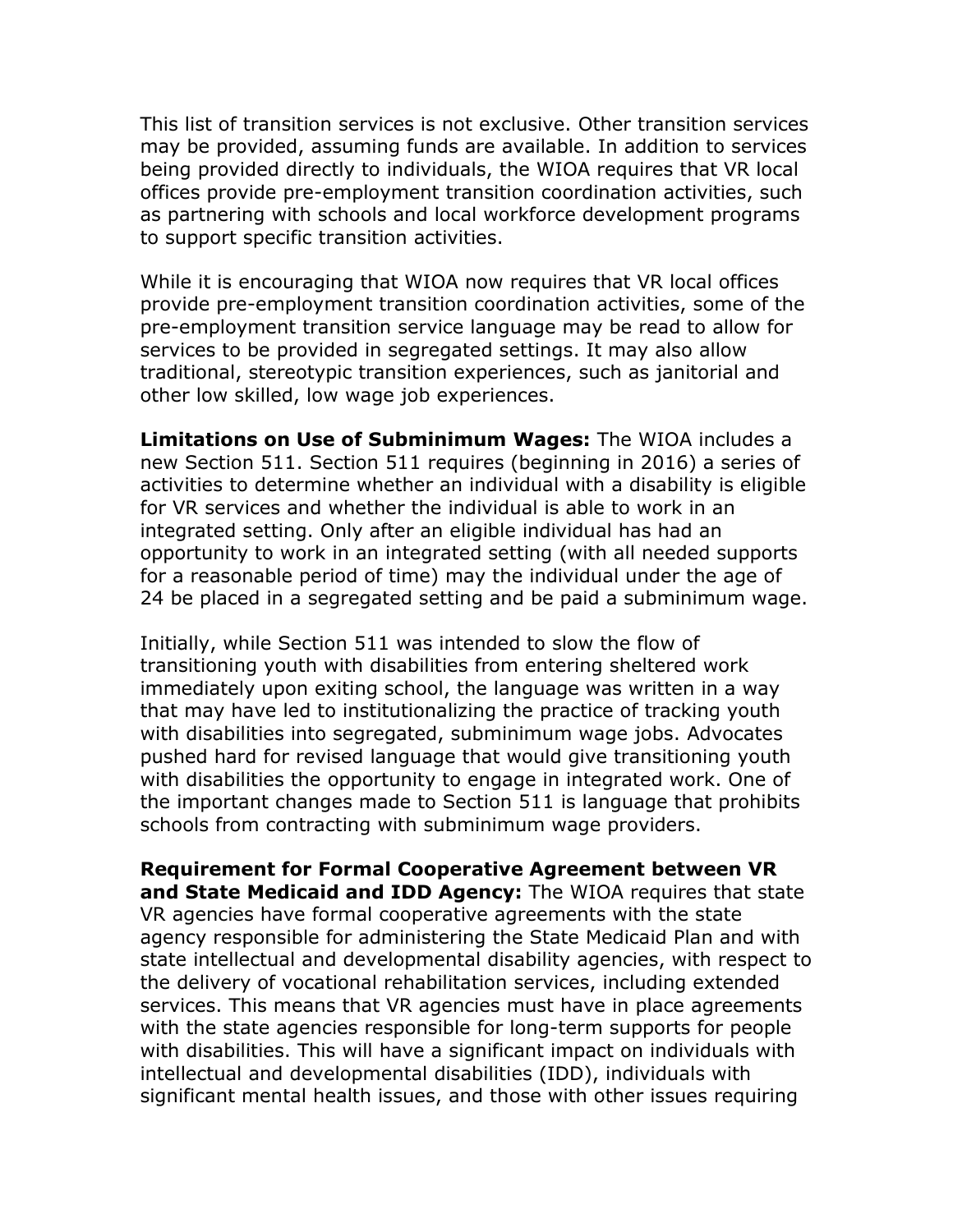long-term care funded by Medicaid. Unfortunately, State mental health agencies were not included along with the state IDD agencies.

**Movement of Federal Programs:** The original Senate bill, S. 1356, would have moved the Rehabilitation Services Administration from the U.S. Department of Education to the Office of Disability Employment Policy within the U.S. Department of Labor. In the final version of the WIOA, RSA remains in the U.S. Department of Education, even though a number of programs will be moved to other federal agencies. These include the National Institute on Disability, Independent Living, and Rehabilitation Research, formerly the National Institute on Disability and Rehabilitation Research (NIDRR) and the Independent Living Programs authorized under Title VII of the Rehabilitation Act (excluding the older blind program). These programs will move to the Administration for Community Living (ACL) in the U.S. Department of Health and Human Services. This is the agency that presently houses the Administration on Intellectual and Developmental Disabilities and the Center for Aging and Disability.

**Definition of Competitive Integrated Employment:** The Rehabilitation Act previously allowed the Secretary of Education great latitude in defining competitive employment through regulations. The WIOA has replaced this broad authority with a specific definition of "competitive integrated employment." The new definition of competitive integrated employment is full or part-time work at minimum wage or higher, with wages and benefits similar to those without disabilities performing the same work, and fully integrated with co-workers without disabilities.

**Definition of Customized Employment:** The WIOA defines Customized Employment as "competitive integrated employment, for an individual with a significant disability, that is based on an individualized determination of the strengths, needs, and interests of the individual with a significant disability," "designed to meet the specific abilities of the individual with a significant disability and the business needs of the employer," and "carried out through flexible strategies." As a result, customized employment is now listed as a VR service.

**Changes in Definition of Supported Employment:** The definition for supported employment has been modified to clarify that supported employment is integrated competitive employment, or an individual working on a short-term basis in an integrated employment setting towards integrated competitive employment. In addition, customized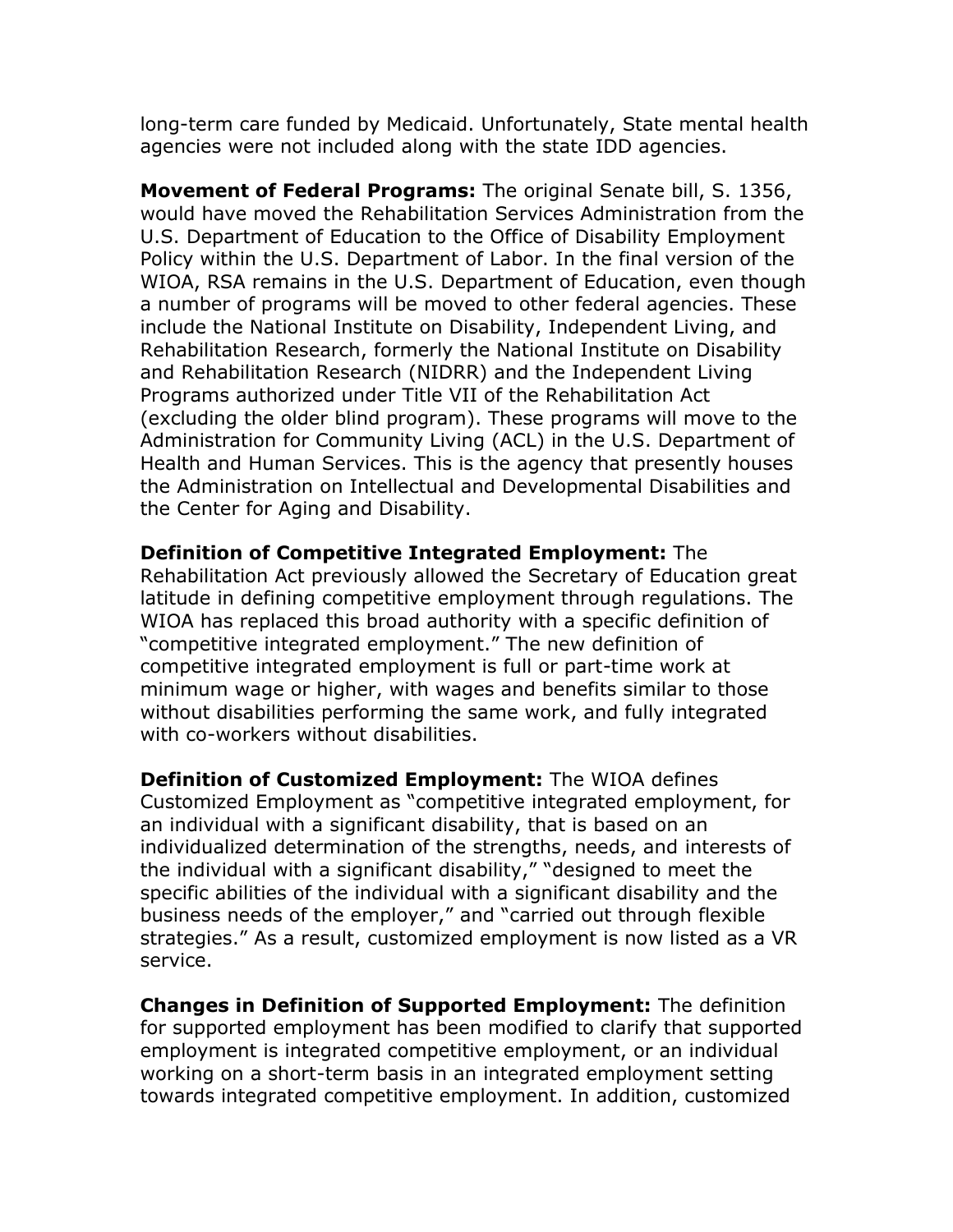employment is now included within the definition of supported employment. Finally, the period of time a VR agency may provide job coaching services has been extended from 18 to 24 months. As under prior law, the length of time job coaching can be provided may be extended on a case-by-case basis.

**Focus of Supported Employment State Grants on Youth:** In fiscal year 2014, the total Title VI supported employment state grant allocation was \$27 million. The WIOA requires that half of the money that states receive under the Title VI supported employment state grants be used to support youth with the most significant disabilities (up to age 24), and these youth may receive extended services (i.e., ongoing supports to maintain an individual in supported employment) for up to 4 years.

**Technical Assistance for Post-Secondary Education:** The WIOA allows the RSA Commissioner to fund technical assistance to "better enable individuals with intellectual disabilities and other individuals with disabilities to participate in postsecondary educational experiences and to obtain and retain competitive integrated employment."

**Funding of One-Stop Infrastructure:** In 1998, WIA established a national network of One-Stop Career Centers to provide assistance with employment and training services to all individuals (including people with disabilities). There are currently 1,700 One-Stops across the United States. State VR agencies are among the mandated One-Stop partners. One-Stops are overseen by a local workforce board, of which public VR is a member, and will continue to be a member under the WIOA. A major issue under the current law (WIA) is payment of the cost of the One-Stop infrastructure by One-Stop partners. The WIOA requires payment for One-Stop infrastructure and other costs to be determined at the local board level; however, if agreement cannot be reached, the Governor will determine the amount each of the One-Stop partner programs will pay. Initially, under the WIOA, VR agencies are required to use a maximum of 0.75% of their funds for One-Stop infrastructure costs, which gradually increases to a maximum of 1.5% after five years.

**Role of VR in One-Stop System:** Under WIA, all One-Stop partners had representation on the state and local workforce boards (the boards that oversee the general workforce development system that serves all job seekers, including people with disabilities). Under the WIOA, all partners do not have seats on these boards. However, the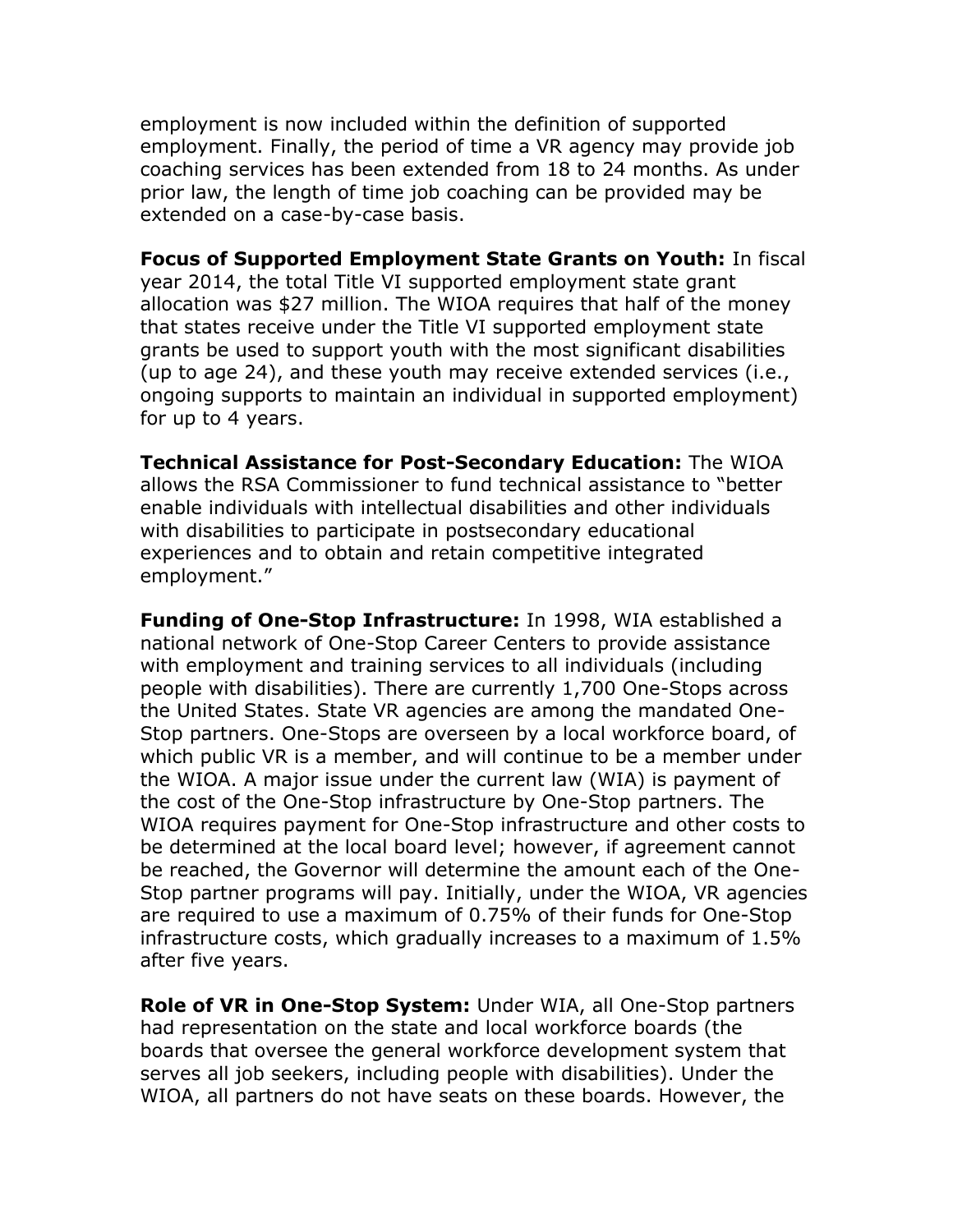WIOA designates certain programs as "core programs" in the workforce development system. Public Vocational Rehabilitation is among those designated as a core program and as such will continue to be a mandatory member of state and local workforce boards. Other core programs are

Adult, Dislocated Worker, and Youth workforce investment programs;

- State Employment Service (Wagner-Peyser) program; and
- Adult Education and Literacy.

**Increased Emphasis on Role of General Workforce Development System:** There are a number of provisions in the WIOA that emphasize and increase the requirements for the general workforce development system and One-Stop Career Centers to meet the needs of job seekers with disabilities. These include:

The WIOA explicitly states that state and local workforce development board members may include community organizations that provide or support competitive integrated employment for individuals with disabilities.

- Local Workforce Development Boards will have to ensure there are sufficient service providers in the local area with expertise in assisting individuals with disabilities with their career and training needs.
- Employment Networks under the Social Security Administration's Ticket to Work program are specified as optional One-Stop partners.
- Among the specified responsibilities of the State Workforce Development Board is developing strategies to support the use of career pathways for individuals with disabilities to enter and retain employment.
- The WIOA states that Local Workforce Development Boards (LWDB) may have standing committees. Among the three standing committees specified in the legislation is one on the provision of services for individuals with disabilities.
- Annual assessment of physical and programmatic access of One-Stop Centers for people with disabilities is now required by the WIOA.
- Disability is to be a consideration in development of state performance requirements in use of workforce development funds (the funds used to assist all job seekers).